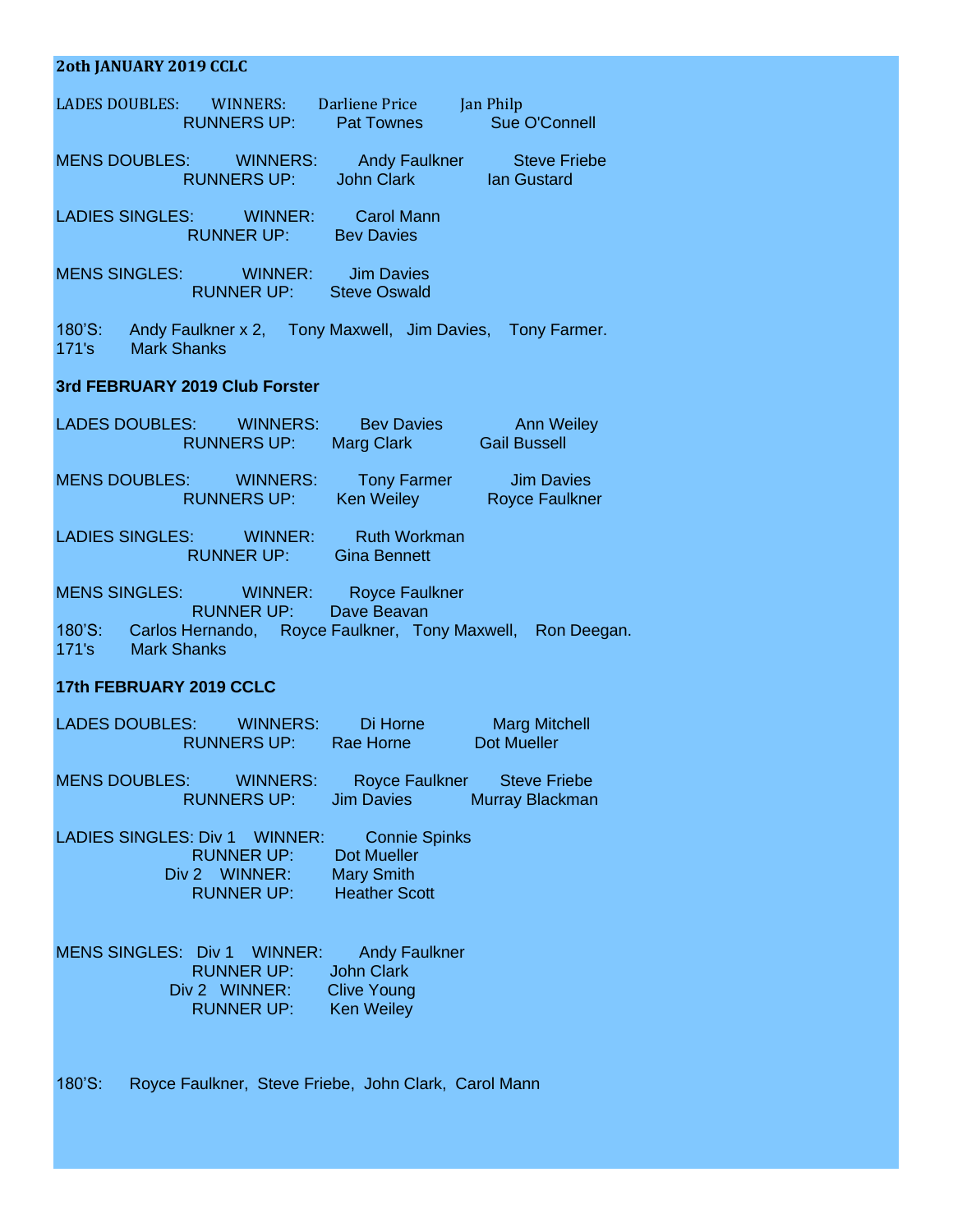| 3rd MARCH 2019 Club Forster                                                                                                                                                                               |
|-----------------------------------------------------------------------------------------------------------------------------------------------------------------------------------------------------------|
| MIXED DOUBLES : WINNERS:<br>Andy Faulkner Ruth Workman                                                                                                                                                    |
| <b>RUNNERS UP:</b><br><b>Col Choules</b><br><b>Marg Clark</b>                                                                                                                                             |
| MENS SINGLES WINNER:<br><b>Royce Faulkner</b>                                                                                                                                                             |
| RUNNER UP:<br><b>Tony Maxwell</b>                                                                                                                                                                         |
| LADIES SINGLES WINNER:<br><b>Sharon Wilson</b>                                                                                                                                                            |
| <b>RUNNER UP:</b><br><b>Gail Bussell</b>                                                                                                                                                                  |
| Jim Davies x 2<br>180's<br>Royce Faulkner x 3 Andy Faulkner x 1                                                                                                                                           |
| 17th MARCH 2019 CCLC                                                                                                                                                                                      |
| LADES DOUBLES: WINNERS:<br>Carol Mann<br><b>Marg Mitchell</b><br>Mary Smith Jeanette Madsen<br><b>RUNNERS UP:</b>                                                                                         |
| MENS DOUBLES: WINNERS:<br>Dave Sturgiss <b>Dave</b><br>lan Gustard<br>RUNNERS UP: Dave Crane<br><b>Royce Faulkner</b>                                                                                     |
| LADIES SINGLES: WINNER:<br><b>Bev Davies</b><br>RUNNER UP: Di Horne                                                                                                                                       |
| <b>MENS SINGLES:</b><br>WINNER:<br><b>Royce Faulkner</b><br><b>Steve Frebie</b><br><b>RUNNER UP:</b><br>180'S: Carlos Hernando, Royce Faulkner x 2, Pip Lancaster, Sue O'Connell.<br>171's Bev Davies x 2 |
| 7th APRIL 2019 CLUB FORSTER.                                                                                                                                                                              |
| MIXED DOUBLES : WINNERS:<br>Andy Faulkner Ruth Gotts                                                                                                                                                      |
| <b>Jim Davies</b><br><b>Carol Maxwell</b><br><b>RUNNERS UP:</b>                                                                                                                                           |
| <b>MENS SINGLES</b><br><b>Royce Faulkner</b><br>WINNER:                                                                                                                                                   |
| <b>RUNNER UP:</b><br><b>Andy Faulkner</b>                                                                                                                                                                 |
| <b>LADIES SINGLES</b><br>WINNER:<br><b>Bev Davies</b>                                                                                                                                                     |
| <b>RUNNER UP:</b><br>Sue O'Connell                                                                                                                                                                        |
| 180's<br>John Edwards x 3<br><b>Royce Faulkner</b><br><b>Zelma Moran</b><br>171's<br>Gina Bennett,                                                                                                        |
| 28th APRIL 2019 CCLC.                                                                                                                                                                                     |
| MIXED DOUBLES : WINNERS:<br>Dot Muller<br>Carlos Hernando<br><b>RUNNERS UP:</b><br><b>Bev Davies</b><br>Dave Crane                                                                                        |
| <b>Dot Mueller</b><br>LADIES SINGLES: Div 1<br>WINNER:<br><b>RUNNER UP:</b><br><b>Chris Haughey</b><br>Div 2 WINNER:<br><b>Marg Clark</b><br><b>RUNNER UP:</b><br><b>Click To Edit Website Mary Smith</b> |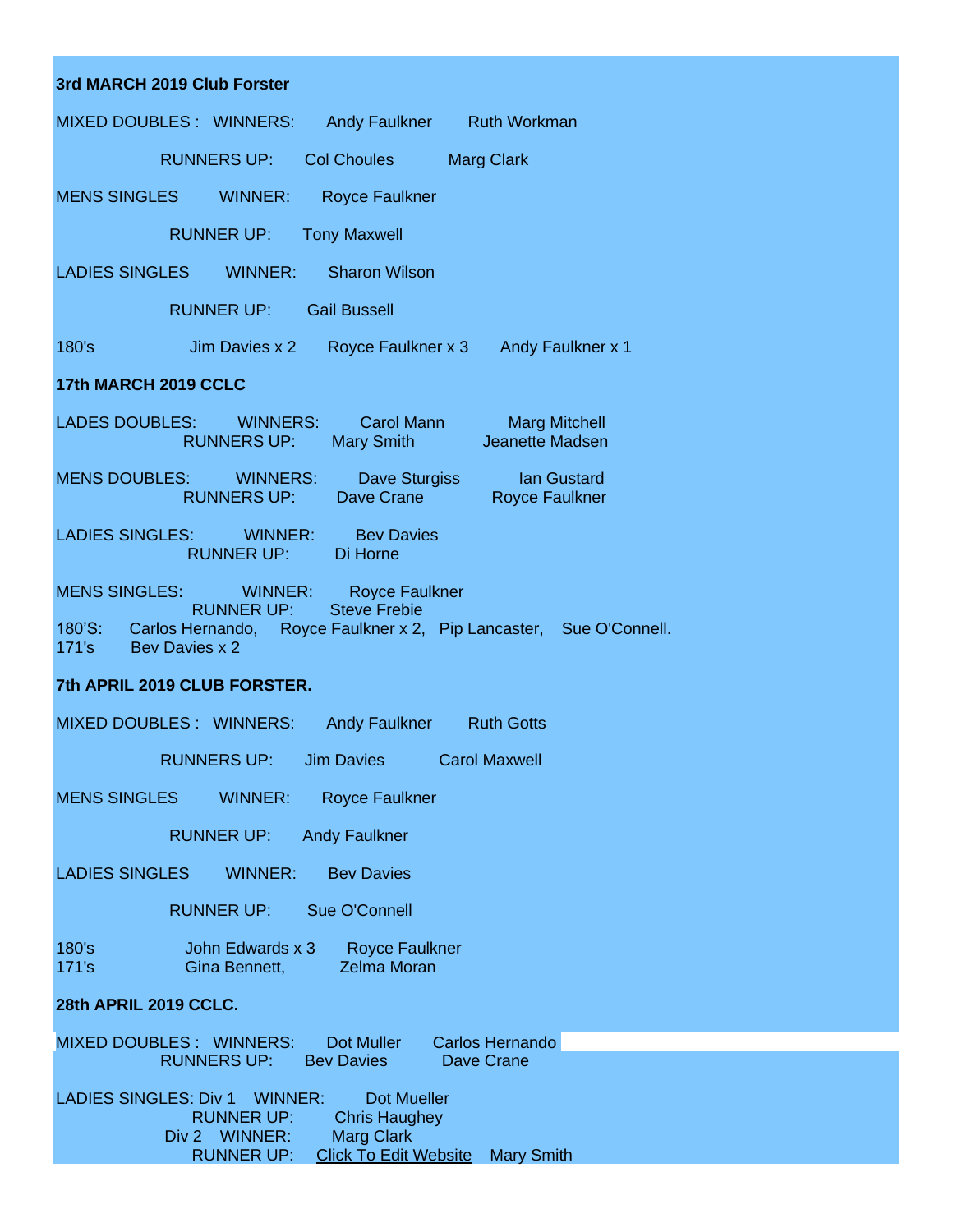MENS SINGLES: Div 1 WINNER: Steve Martin RUNNER UP: Andy Faulkner Div 2 WINNER: Mike Simpson RUNNER UP: Len Cole

180'S: Royce Faulkner, Carol Mann.

## **5th MAY 2019 CLUB FORSTER.**

|                        | LADES DOUBLES: WINNERS:<br><b>RUNNERS UP:</b> | Dot Mueller<br>Ann Weiley                   | <b>Zelmer Moran</b><br>Jean Farmer      |
|------------------------|-----------------------------------------------|---------------------------------------------|-----------------------------------------|
|                        | MENS DOUBLES: WINNERS:<br><b>RUNNERS UP:</b>  | Jim Davies<br><b>Allen Bagnell</b>          | <b>Tony Farmer</b><br><b>Kevin Best</b> |
| <b>LADIES SINGLES:</b> | WINNER:<br><b>RUNNER UP:</b>                  | <b>Annette Sipek</b><br><b>Colleen Best</b> |                                         |
| <b>MENS SINGLES:</b>   | WINNER:<br>RUNNER UP: Jim Medson              | <b>Royce Faulkner</b>                       |                                         |
| 180'S:<br>171's        | Jon Martin,<br><b>John Edwards</b>            | Royce Faulkner, Jim Davies.                 |                                         |

## **5th MAY 2019 Gladesville Sporties.**

| <b>DOUBLES:</b>        | WINNERS:           |                              | <b>Michael Simpson</b>             | Joy Martin    |
|------------------------|--------------------|------------------------------|------------------------------------|---------------|
|                        | <b>RUNNERS UP:</b> |                              | Len Cole                           | Darlene Price |
| <b>LADIES SINGLES:</b> |                    | WINNER:<br><b>RUNNER UP:</b> | John Clark<br><b>Darlene Price</b> |               |

171's Michael Simpson

## **19th MAY 2019 CCLC.**

MIXED DOUBLES : WINNERS: Royce Faulkner Coleen Best RUNNERS UP: Jim Davies Di Horne

LADIES SINGLES: Div 1 WINNER: Coleen Best RUNNER UP: Ann Weiley<br>2 WINNER: Heather Scott Div 2 WINNER: RUNNER UP: Cheryl Cox

MENS SINGLES: Div 1 WINNER: Royce Faulkner RUNNER UP: Jim Davies Div 2 WINNER: Peter Martin RUNNER UP: Adam Moseley 180'S: Royce Faulkner x 3, Tony Chapman, Steve Martin, Jim Davies, Mark Reardon, Niel Ballentine, Tony Wilson, Peter Martin.

171's: Mike Simpson, Steve Martin, Connie Spinks.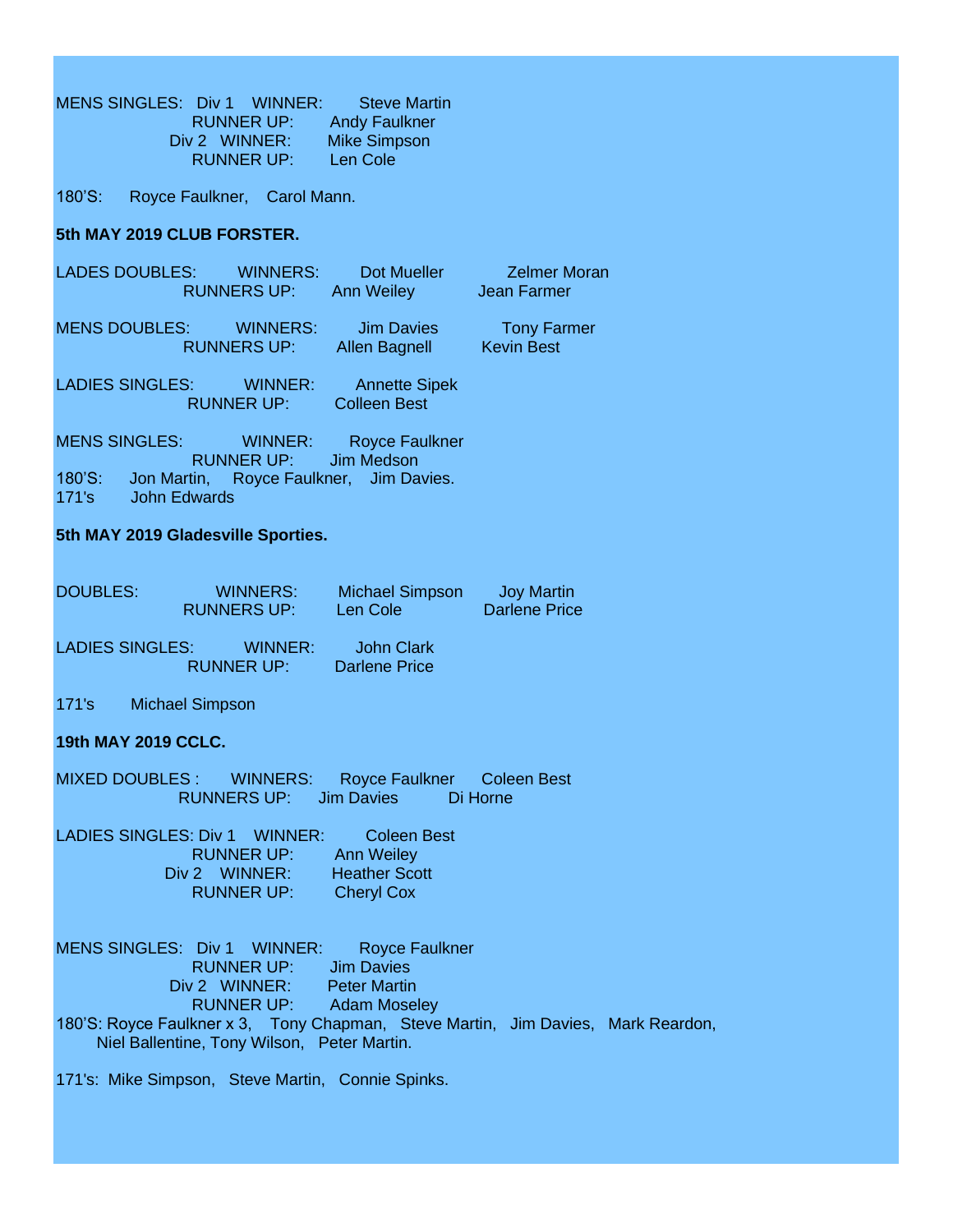| 2nd JUNE 2019 Club Forster.                                                                                                                                    |
|----------------------------------------------------------------------------------------------------------------------------------------------------------------|
| LADES DOUBLES: WINNERS:<br>S: WINNERS: Dot Mueller Sharron W<br>RUNNERS UP: Ruth Gotts Sandra Mioni<br><b>Sharron Wilson</b>                                   |
| MENS DOUBLES: WINNERS:<br>Royce Faulkner John Edwards<br>RUNNERS UP: Andy Faulkner Peter Martin                                                                |
| LADIES SINGLES: WINNER: Annette Sipek<br><b>RUNNER UP:</b> Bev Davies                                                                                          |
| MENS SINGLES: WINNER: Andy Faulkner<br><b>RUNNER UP:</b> Brian Warwick                                                                                         |
| 180'S: Royce Faulkner, Steve Friebe x 2, Andy Faulkner x 2.                                                                                                    |
| 16th JUNE 2019 CCLC                                                                                                                                            |
| MIXED DOUBLES: WINNERS: Kevin Best Jeanette Madsen<br>RUNNERS UP: Royce Faulkner Sharon Wilson                                                                 |
| LADIES SINGLES: Div 1 WINNER: Pat Towns<br>RUNNER UP: Sharon Wilson<br>Div 2 WINNER: Robin Jobson<br><b>RUNNER UP:</b> Gail Bussell                            |
| MENS SINGLES: Div 1 WINNER: Royce Faulkner<br>RUNNER UP: Jim Davies<br>Div 2 WINNER: Mike Simpson<br><b>RUNNER UP:</b> Paul Dorrington                         |
| 180'S: Royce Faulkner, Murray Blackman, Peter Martin, Jim Davies, Dave Crane x 2,<br>Carol Mann.                                                               |
| 171's: Mike Simpson, Kevin Best                                                                                                                                |
| 7th JULY 2019 CLUB FORSTER.                                                                                                                                    |
| <b>MENS DOUBLES:</b><br><b>WINNERS:</b><br><b>Royce Faulkner</b><br><b>Kevin Kennady</b><br><b>John Edwards</b><br><b>RUNNERS UP:</b><br><b>Richard Pejsak</b> |
| <b>LADIES DOUBLES:</b><br><b>WINNERS:</b><br><b>Judy Catt</b><br><b>Ann Weiley</b><br><b>Rai Maxwell</b><br><b>RUNNERS UP:</b><br><b>Annette Sipek</b>         |
| <b>MENS SINGLES:</b><br><b>WINNER:</b><br><b>Royce Faulkner</b><br><b>Mick Kirkwood</b><br><b>RUNNER UP:</b>                                                   |
| <b>LADIES SINGLES:</b><br><b>WINNER:</b><br><b>Ann Weiley</b><br><b>RUNNER UP:</b><br><b>Annette Sipek</b>                                                     |

180's Andy Faulkner

**Legends NSW Championships 13th & 14th July 2019 For results go to championship page.**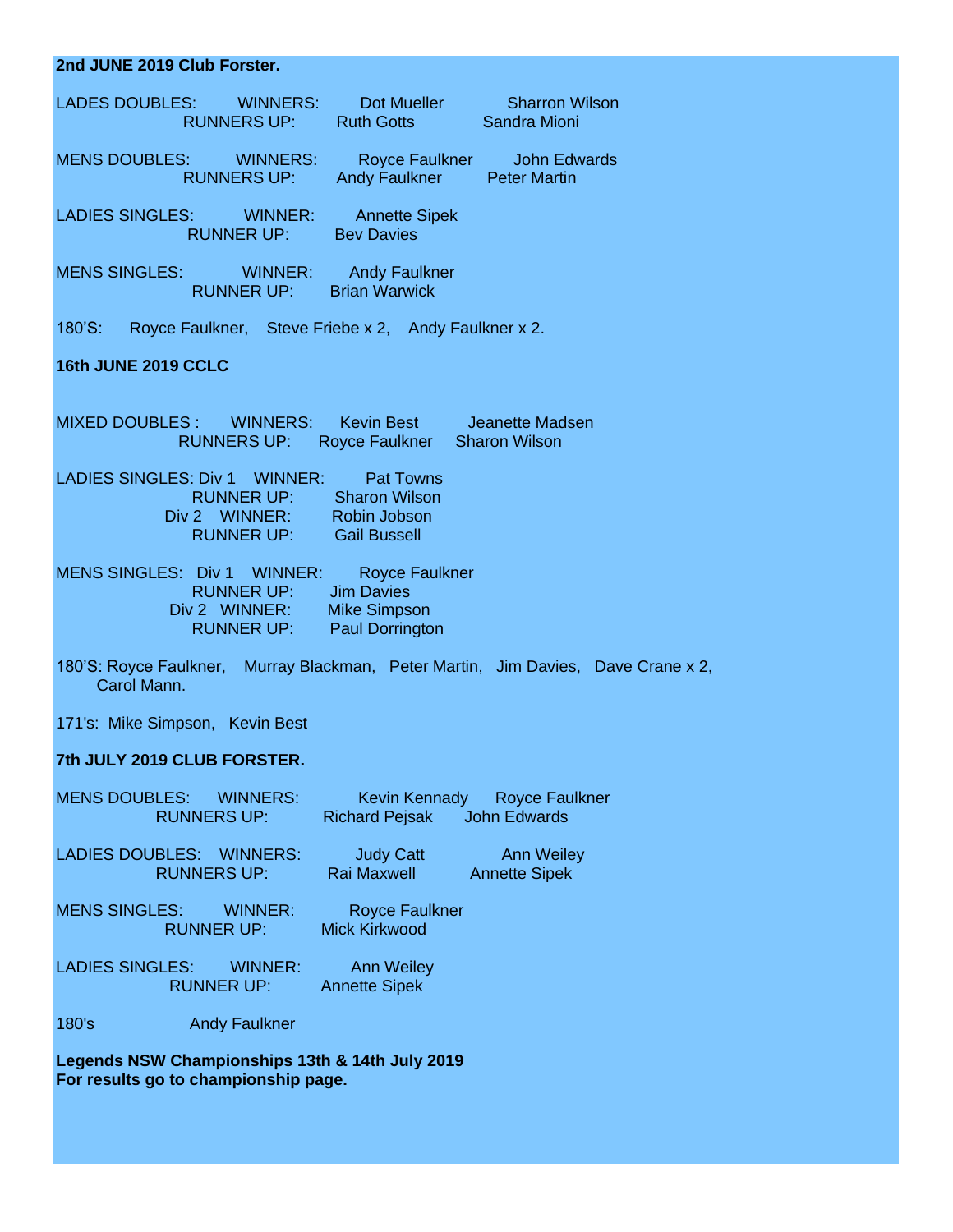| 4th August 2019 Club Forster                                                                                                                                                  |
|-------------------------------------------------------------------------------------------------------------------------------------------------------------------------------|
| <b>MIXED DOUBLES: WINNERS:</b><br><b>Tony Maxwell</b> Ruth Gotts                                                                                                              |
| <b>RUNNERS UP:</b><br><b>Jim Davies</b><br><b>Annette Sipek</b>                                                                                                               |
| <b>MENS SINGLES</b><br><b>WINNER:</b><br><b>Jim Davies</b>                                                                                                                    |
| <b>RUNNER UP:</b><br><b>Tony Maxwell</b>                                                                                                                                      |
| <b>LADIES SINGLES</b><br>WINNER:<br><b>Annette Sipek</b>                                                                                                                      |
| <b>RUNNER UP:</b><br><b>Ann Weiley</b>                                                                                                                                        |
| 180's<br>Royce Faulkner x 2 Andy Faulkner<br>Ron Deegan<br>Ann Weiley<br><b>Jim Davies</b><br>171's                                                                           |
| 4th August 2019 Gladsville Sporties                                                                                                                                           |
| MIXED DOUBLES: WINNERS:<br>Pat Town<br>Murray Blackman                                                                                                                        |
| <b>RUNNERS UP:</b><br>Darlene Price Wayne Sullivan                                                                                                                            |
| <b>MENS SINGLES</b><br><b>WINNER:</b><br>Murray Blackman                                                                                                                      |
| <b>RUNNER UP:</b><br><b>Peter Martin</b>                                                                                                                                      |
| <b>LADIES SINGLES</b><br>WINNER:<br>Dianne Horne                                                                                                                              |
| <b>RUNNER UP:</b><br><b>Mary Smith</b>                                                                                                                                        |
| 180's<br>Neil Ballantine Peter Martin<br><b>Philip Edwards</b>                                                                                                                |
| 1st September 2019 Club Forster                                                                                                                                               |
| MIXED DOUBLES : WINNERS:<br><b>Bey Davies</b><br>Murray Blackman<br><b>RUNNERS UP:</b><br><b>Rai Maxwell</b><br><b>Tony Maxwell</b>                                           |
| <b>MENS SINGLES WINNER:</b><br><b>Tony Farmer</b><br><b>Jim Davies</b><br><b>RUNNER UP:</b>                                                                                   |
| LADIES SINGLES WINNER:<br><b>Ruth Guthrie</b><br>Sandra Mioni<br>RUNNER UP:                                                                                                   |
| Andy Faulkner, Ron Deegan, Bob Sipek, Mark Reardon<br>180's<br><b>Ken Weiley</b><br>171's                                                                                     |
| 15th September 2019 CCLC                                                                                                                                                      |
| <b>LADES DOUBLES:</b><br><b>WINNERS:</b><br>Gaye McDonnell Ann Weiley<br>Janelle Urry <b>State</b><br><b>RUNNERS UP:</b><br><b>Tanyia Lee</b>                                 |
| <b>MENS DOUBLES: WINNERS:</b><br>Ken Lupton Phil Edwards<br><b>RUNNERS UP:</b><br>Dave Beavan<br>Murray Blackman                                                              |
| LADIES SINGLES: Div 1 WINNER:<br><b>Connie Spinks</b><br><b>RUNNER UP:</b><br>Rae Horne<br>Div 2 WINNER:<br><b>Marg Mildell</b><br><b>Gaye McDonnell</b><br><b>RUNNER UP:</b> |
|                                                                                                                                                                               |